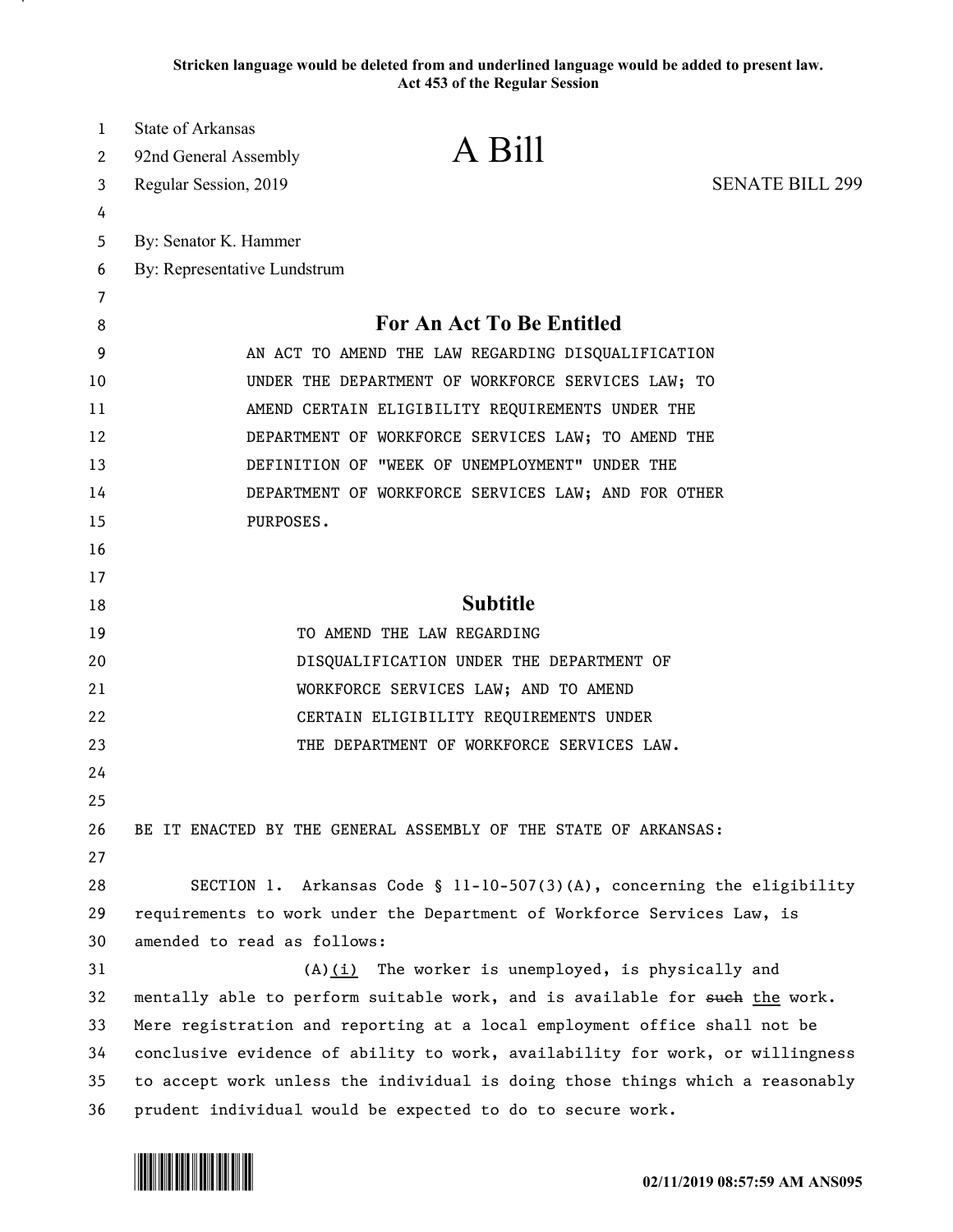(ii) In determining suitable work under this section and for refusing to apply for or accept suitable work under § 11-10-515, part-time work shall be considered suitable work unless the majority of weeks 4 of work in the period used to determine monetary eligibility is from full-time work. (iii) In determining suitable work under this section or under § 11-10-515 for a worker who is on an approved medical leave 8 from his or her last employer due to the unavailability of light-duty work, light-duty work shall be considered suitable work unless the majority of the number of weeks of work within the period used to determine monetary eligibility were weeks spent performing work that the worker is currently unable to perform due to his or her medical restrictions. SECTION 2. Arkansas Code § 11-10-507(5)(B), concerning requalifying wages under the Department of Workforce Services Law, is amended to read as follows: (B) Requalifying Wages. For all benefit years, an individual shall not requalify on a succeeding benefit year claim unless he or she has been paid wages for insured work equal to not less than thirty- five (35) times his or her weekly benefit amount and has wages paid for insured work in at least two (2) calendar quarters of his or her base period and, subsequent to filing the claim that established his or her previous benefit year, he or she has had insured work and was paid wages for insured 24 work equal to  $e^{i}$ ht (8) ten (10) times his or her weekly benefit amount. SECTION 3. Arkansas Code § 11-10-512 is amended to read as follows: 11-10-512. Disqualification — Satisfaction. 28 (a) "Week of Unemployment" Defined. A "week of unemployment" as used 29 in this section and  $\frac{66}{9}$  11-10-544, 11-10-515, 11-10-517, and § 11-10-519 means a week during which, except for a disqualification, an individual would be eligible for benefits. (b) "Week of Disqualification" Defined. 33 (1) A "week of disqualification" under  $\S$   $\S$   $11-10-514(a)$ ,  $11-10-$ , as used in this section and 11-10-519(2) shall be satisfied by a week of unemployment as defined in this section or by a week of employment during which the employee has earnings in an amount equal to his or her weekly

SB299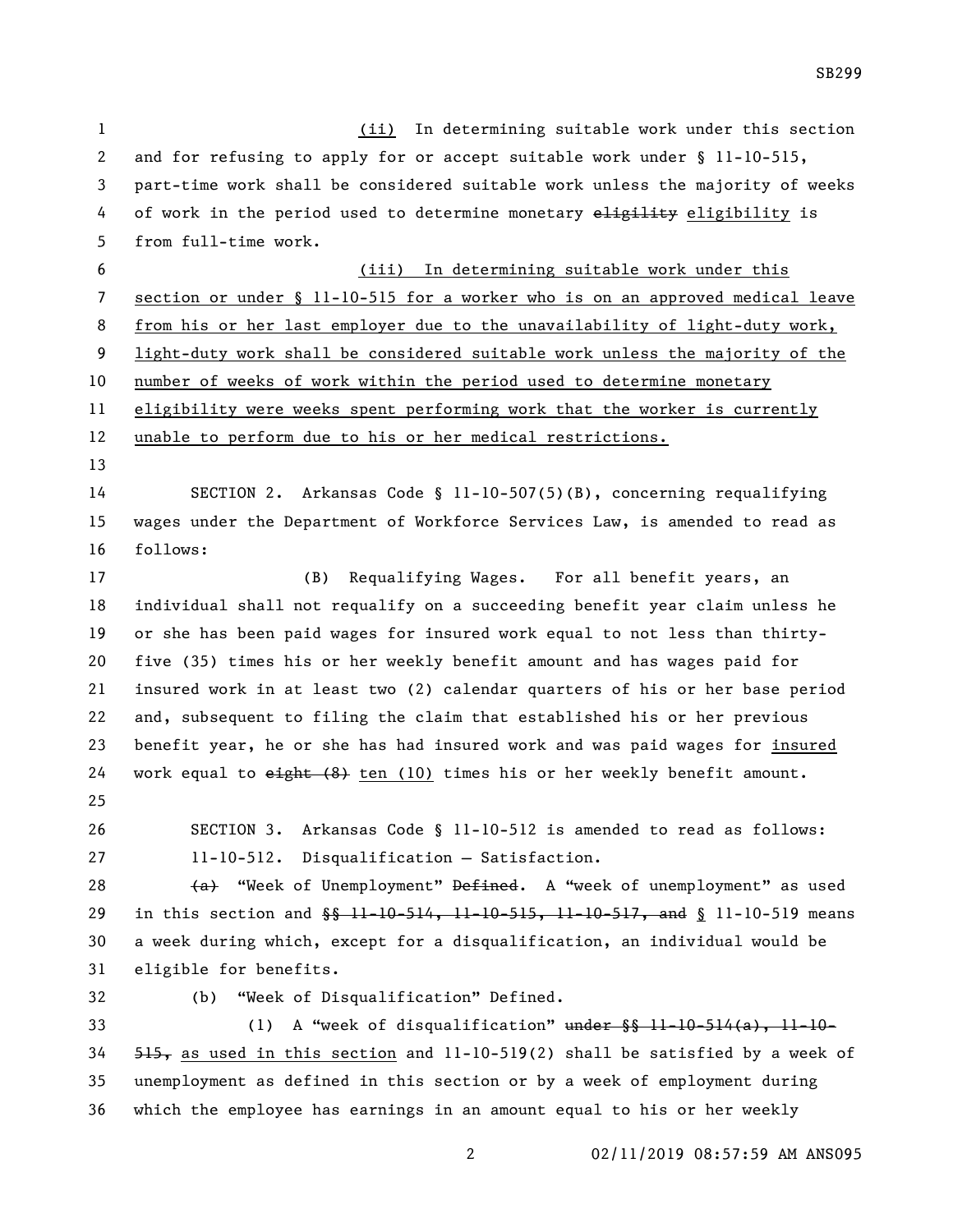benefit amount. (2) However, no week may be used in satisfaction of a disqualification under § 11-10-514(a) or § 11-10-515 which is prior to the filing of his or her claim. SECTION 4. Arkansas Code § 11-10-513(a)(4), concerning the continuation of the disqualification for benefits, is amended to read as follows: (4) The disqualification shall continue until, subsequent to 10 filing a claim the effective date of the disqualification, he or she has had at least thirty (30) days of employment covered by an unemployment compensation law of this state, another state, or the United States. SECTION 5. Arkansas Code § 11-10-514(a)(5), concerning the continuation of the disqualification for benefits, is amended to read as follows: (5) The disqualification under subsection (a) of this section 18 shall continue until, subsequent to filing a claim the effective date of the disqualification, the individual has had at least thirty (30) days of employment covered by an unemployment compensation law of this state, another state, or the United States. SECTION 6. Arkansas Code § 11-10-515(a)(1)(B), concerning the continuation of the disqualification for benefits, is amended to read as follows: (B) The disqualification under subdivision (a)(1)(A) of 27 this section shall continue until, subsequent to  $f$ iling a claim the effective date of the disqualification, he or she has had at least thirty (30) days of employment covered by an unemployment compensation law of this state, another state, or the United States and shall begin with the week in which the failure to apply for or accept available suitable work occurred. SECTION 7. Arkansas Code § 11-10-517(1), concerning disqualification based on the receipt of other remuneration, is amended to read as follows: (1) Separation Payments.  $(A)(i)(a)$  Separation payments shall be treated as earnings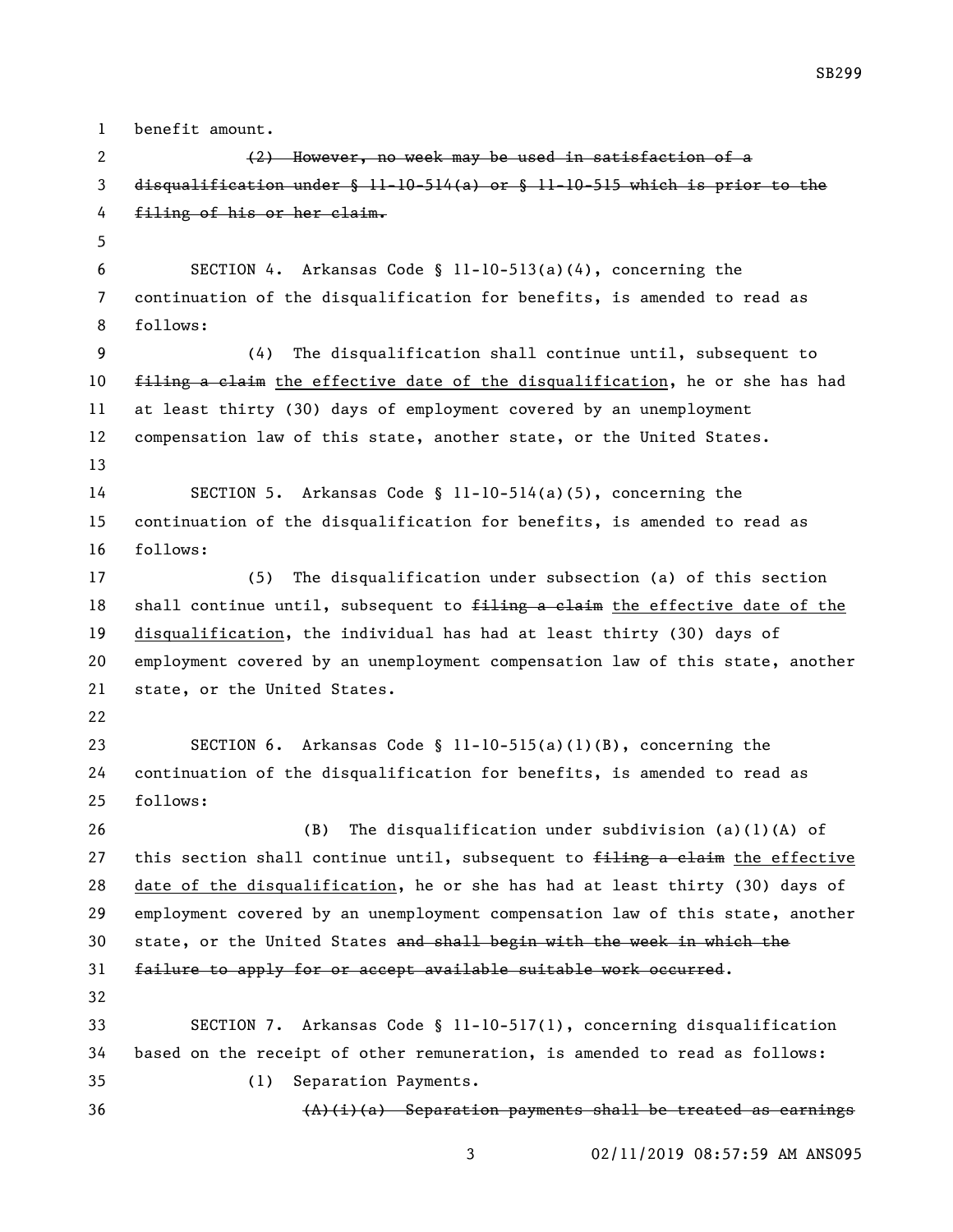1 in accordance with § 11-10-503. (b) Separation payments in excess of those covering a period of eight (8) weeks of wages and an armed services severance payment paid to a former member of the United States Armed Forces shall not be disqualifying under the terms of this section. (ii) Separation payments provided in the form of a lump sum are disqualifying only for the week in which they are received. **8** (iii) Remuneration paid as back pay in settlement of a claim or grievance and supplemental unemployment benefits shall not be 10 disqualifying. 11 (B)(A) For initial claims made on and after January 1, 2018: (i)(a) Separation payments are disqualifying for the number of weeks following the date of the separation that equals the number of weeks of wages received in the separation payment. (b) An armed services severance payment paid to a former member of the United States Armed Forces shall not be disqualifying under the terms of this section. (c) Remuneration paid as back pay in settlement of a claim or grievance and supplemental unemployment benefits shall not be disqualifying; and 22 (ii)(a) The employer shall specify the total amount of separation pay and the number of weeks of wages represented by the separation pay. (b) If the employer does not specify the 26 number of weeks under  $\frac{\text{subdivision}(1)(B)(ii)(a)}{a}$  subdivision (1)(A)(ii)(a) of this section, the Department of Workforce Services shall allocate the separation pay using the claimant's average weekly wage; and (B) For the purposes of this subdivision (1)(A), a partial week of separation pay shall be treated as a payment for a full week of separation; SECTION 8. Arkansas Code § 11-10-519(a), concerning disqualification for benefits due to a false statement or misrepresentation of a material fact, is amended to read as follows: (a) If so found by the Director of the Department of Workforce

SB299

02/11/2019 08:57:59 AM ANS095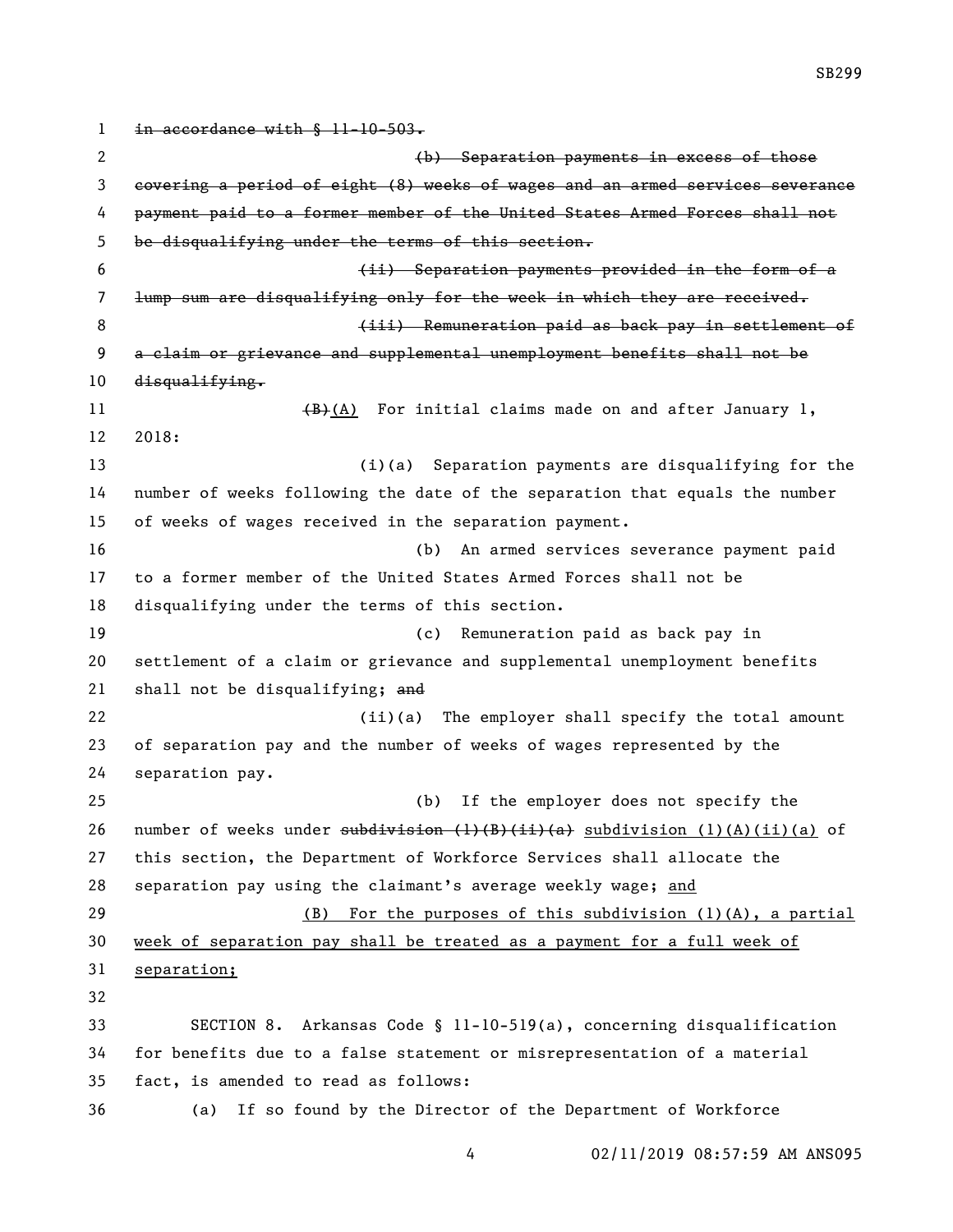Services, an individual shall be disqualified for benefits:

 (1)(A) If he or she willfully makes a false statement or misrepresentation of a material fact or willfully fails to disclose a material fact in filing an initial claim or a claim renewal, he or she shall 5 be disqualified from the date of filing the claim effective date of the 6 disqualification until he or she has  $t_{en}$  (10) twenty (20) weeks of employment in each of which he or she has earned wages equal to at least his or her weekly benefit amount.

 (B)(i) In addition to the twenty-week disqualification in subdivision (a)(1)(A) of this section, any weekly benefits payable subsequent to the date of delivery or mailing of the determination shall be terminated. (ii) The termination shall apply only to benefits payable within the benefit year of the claim with respect to which the claimant willfully made a false statement or misrepresentation;

 (2)(A) For any continued week claimed with respect to which the employee has willfully made a false statement or misrepresentation of a material fact or willfully fails to disclose a material fact in obtaining or attempting to obtain any benefits, and for an additional thirteen (13) weeks of unemployment, as defined in § 11-10-512, and which shall commence with Sunday of the first week with respect to which a claim is filed commencing with the week of delivery or mailing of the determination of disqualification under this section.

 (B)(i) In addition to the thirteen (13) weeks of disqualification, a disqualification of three (3) weeks shall be imposed for each week of failure or falsification.

 (ii)(a) Any weekly benefits payable subsequent to the date of delivery or mailing of the determination shall be terminated. (b) The termination shall apply only to benefits payable within the benefit year of the claim with respect to which the claimant willfully made a false statement or misrepresentation; and 31 (3)(A) The disqualification shall not be applied after two and 32 one-half  $(2\frac{1}{2})$  five (5) years have elapsed from the date of delivery or 33 mailing of the determination of disqualification under this section, but all

 overpayments established by the determination of disqualification shall be collected as otherwise provided by this chapter.

(B)(i) A person who is disqualified under this section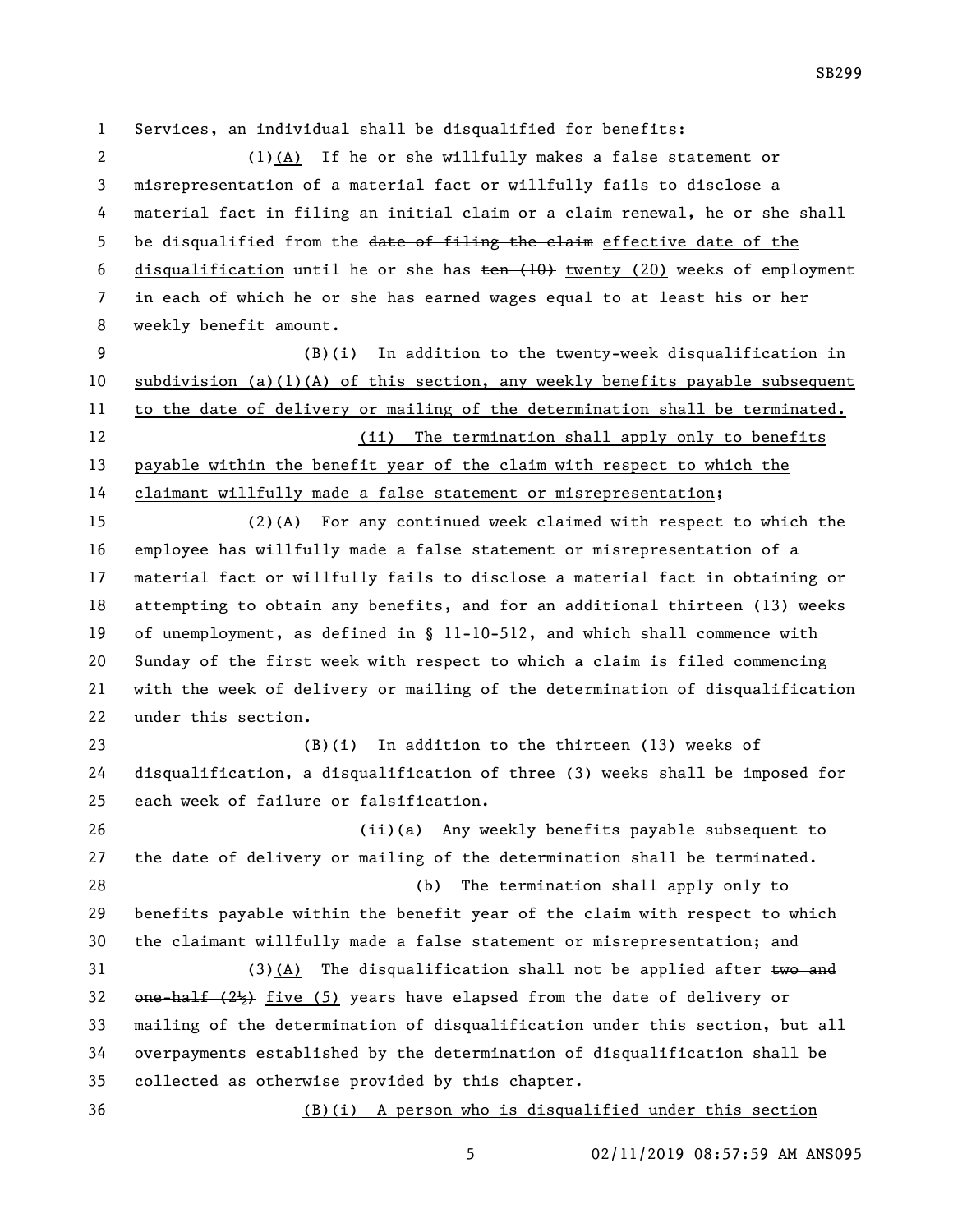shall be liable for repayment of any benefits determined to have been collected fraudulently, as well as any other penalties, interest, and costs assessed as a result of the fraudulent activity. (ii) Until the liabilities have been repaid, the person shall forfeit any right to receive benefits under this chapter. SECTION 9. Arkansas Code § 11-10-532(a), concerning recovery of claims of benefits, is amended to read as follows: (a)(1) If the Director of the Department of Workforce Services finds that a person knowingly has made a false statement or misrepresentation of a material fact or knowingly has failed to disclose a material fact and as a result of either action has received benefits under this chapter to which he or she was not entitled, then he or she is liable to repay the amount to the 14 Unemployment Compensation Fund, or the director may recover the amount of the overpayment by deductions from any future benefits payable to the person 16 under this chapter. 17 (2) Once the overpayment becomes final pursuant to under § 11- 10-527, the amount owed shall accrue interest at the rate of ten percent (10%) per annum beginning thirty (30) days after the date of the first billing statement. 21 (3)(A)(i) A penalty of  $f$ ifteen percent (15%) fifty percent (50%) of the amount of the overpayment at the time the overpayment becomes final shall be assessed on all fraudulent overpayments. (ii) An overpayment established under this subsection that is repaid within thirty (30) days of the mailing date of the determination shall be assessed a reduced penalty of fifteen percent (15%). (B) An overpayment established under this subsection that is determined to have been as a result of benefits collected fraudulently, as well as any other penalties, interest, and costs assessed as a result of the fraudulent activity, shall be repaid before the person receives benefits under this chapter. (C) The portion of the penalty assessed under subdivision (a)(3)(A) of this section in excess of fifteen percent (15%) of the overpayment shall be deposited into a subaccount of the Department of Workforce Services Special Fund under § 19-5-984, to be entitled "UI Integrity Fund" that shall be used exclusively for integrity related

02/11/2019 08:57:59 AM ANS095